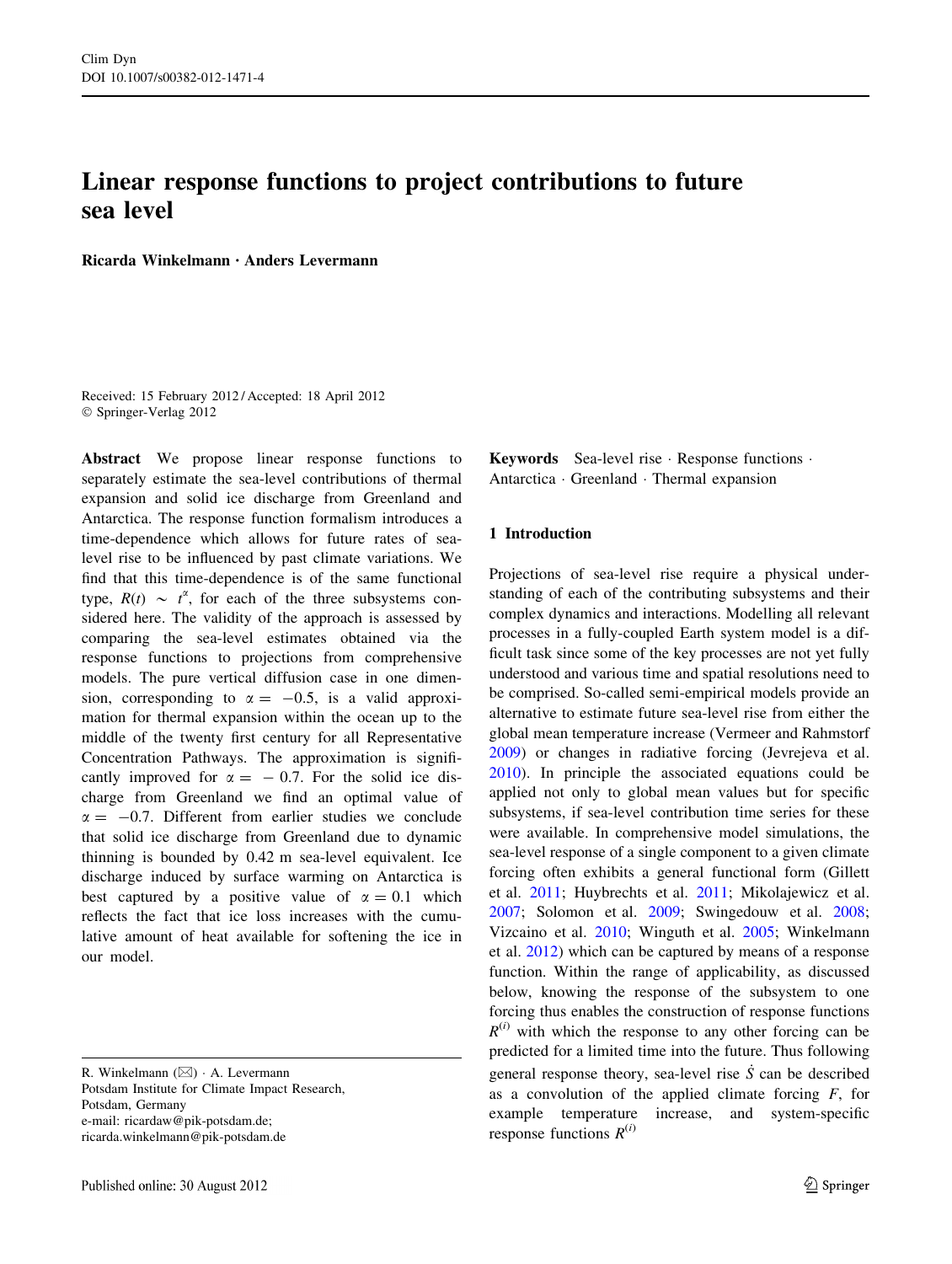<span id="page-1-0"></span>
$$
\dot{S}(t) = \int_{0}^{t} dt' R^{(1)}(t, t') \cdot F(t') + \int_{0}^{t} dt' \int_{0}^{t'} dt'' R^{(2)}(t, t', t'')
$$
  
 
$$
\cdot F(t')F(t'') + \cdots
$$
 (1)

This approach has previously been used for the interpretation of comprehensive climate model results in order to translate perturbations in global mean temperature into the response of a climate variable (e.g., Good et al. [2011;](#page-9-0) e.g., Hooss et al. [2001\)](#page-9-0). For the contributions to sealevel rise considered here, we will restrict the approach to linear response functions, neglecting all but the first order in Eq. [\(1](#page-0-0)), with  $R^{(1)}(t,t') = R(t - t')$  such that the sea-level response is represented by

$$
\dot{S}(t) = \int_{0}^{t} dt' R(t - t') f(t').
$$
\n(2)

This means that the response will be linearly dependent on the magnitude of the forcing. It does not mean that the temporal evolution of the response has to be a linear function of time, but merely that if the same forcing timeseries is scaled by, for example, a factor of two then the response will double as well. Linear response theory requires the response to be  $(1)$  linear,  $(2)$  causal and  $(3)$ stationary. For the sea-level contributions considered here, linearity is assumed and shown to yield a good approximation within the multi-centennial timeframe of the future projections we are interested in. Causality and stationarity are not necessarily given, since observed sea-level rise cannot be attributed entirely to global warming but depends for instance also on the history of the ice sheets. We therefore need to restrict the approach to sea-level contributions caused by global warming.

There are different ways to determine the response function of a given system. One method is to perturb the system with an abrupt forcing that is short-lived on the response-time scale of the system. In this case, the forcing term  $F(t)$  in Eq. (2) can be considered a delta-function in time and the response of the system to this specific perturbation yields the response function  $R(t)$ . The response function can also be obtained by perturbing the system with a step-functional perturbation. Equation (2) reveals that the response of the system to a step function yields the integral of the response function as the system response. Differentiation yields the linear response function  $R(t)$ . In principle, forcing with a random perturbation signal can also be used to determine the response function, but due to the necessity of long-time series this method is less practical for systems with long-time scales such as the oceanic thermal expansion and the response of the ice sheets. Here we will restrict ourselves to the first two approaches.

Rahmstorf ([2007\)](#page-9-0) proposed that the rate of global sealevel change is proportional to the global mean temperature change above the preindustrial value,  $\dot{S} = a \cdot \Delta T_g$ . This relation was tested with observed temperature and sea-level data for the time-period between 1880 and 2001, yielding a significant correlation between the global time-series. Rahmstorf ([2007\)](#page-9-0) also showed that this approach holds for the thermal expansion component until the end of the twenty first century. It is noteworthy that the future projections obtained by this approach strongly depend on the functional form considered. As seen in Fig. [1](#page-2-0)a, similar approaches  $\dot{S} = a \cdot \Delta T_g^{\beta}$  with  $\beta \in [1; 2]$  yield a similarly good correlation with past sea-level between 1950 and 2000 when trained for the period 1880–1950 while values below 1 cannot capture the sea-level response as well. However, while the past may be similarly well represented for various  $\beta \in [1; 2]$ , these approaches give very different projections for the next century for an idealized scenario with a linear temperature increase by 4 K (see Fig. [1](#page-2-0)b). The physical motivation of the specific formula applied is thus essential. An approach as used by Rahmstorf ([2007\)](#page-9-0) and Vermeer and Rahmstorf ([2009\)](#page-9-0) can be motivated from the linear response approach: In the response function formalism, this approach can be understood as the sea-level response captured by a delta-function

$$
R_{\delta}(t) = \delta(t) \tag{3}
$$

such that sea-level rise occurs as an instantaneous reaction to the current climate forcing. Throughout this paper, an approach with a response function of type  $R_{\delta}$  is referred to as instantaneous approach. Allowing for an explicit timedependence of  $R$  as proposed in this study can be regarded as a generalization of the instantaneous approach which takes the history of climate change into account.

Here, we propose time-dependent response functions for the solid ice discharge from Greenland (Sect. 2) and Antarctica (Sect. [3\)](#page-3-0) and for thermal expansion (Sect. [4](#page-6-0)) to regional climate forcing. Note that due to their timedependence, the relations presented here are only valid when considering temperature changes compared to an equilibrium state of the respective subsystem. For each of the components, we will apply the proposed response function to estimate the sea-level response to a given forcing and compare this estimate to projections from a comprehensive model.

### 2 Greenland—solid ice discharge

Price et al. [\(2011](#page-9-0)) have shown in a higher-order ice-sheet model that the solid ice discharge from Greenland glaciers in response to a reduction in mechanical frontal stress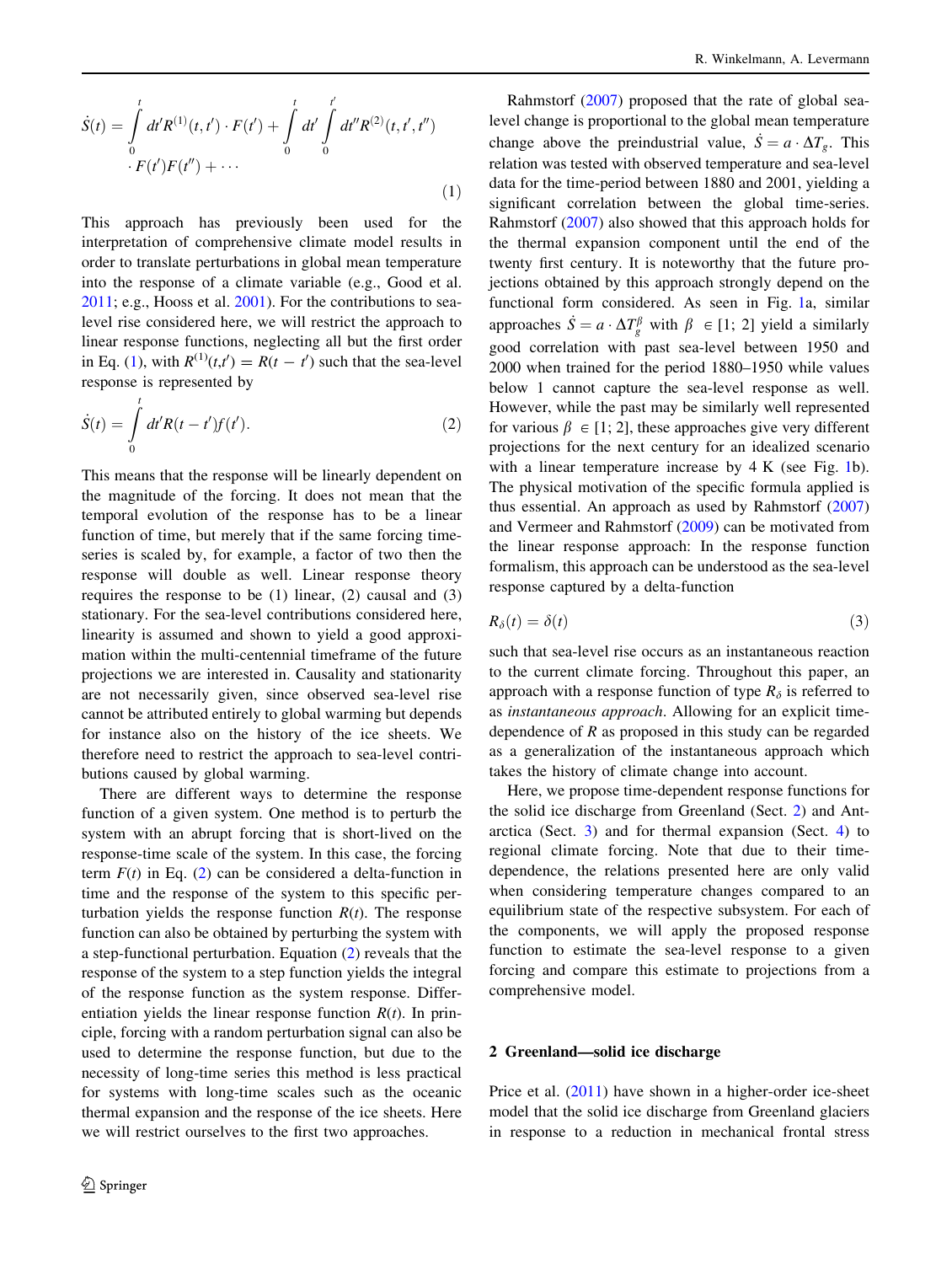<span id="page-2-0"></span>

Fig. 1 Comparison of different power-law approaches. a Observed sea-level rise (*red*) and sea-level rise computed from  $\dot{S} = a \cdot \Delta T_g^{\beta}$ where the exponent  $\beta$  is varied from 0.5 to 2 in steps of 0.1. The coefficient  $a$  is learned from the temperature (Hansen et al.  $2001$ ) and sea-level data (Church et al. [2001\)](#page-9-0) between years 1880 and 1950. b Sea-level projections for a linear increase in temperature by 4 K until 2100, with the same coefficients a and  $\beta$  as in a

shows a universal functional form. They simulate the response of Jakobshavn Isbræ, Helheim Glacier and Kangerdlugssuaq Glacier to observationally constrained perturbations at the glaciers' termini and then use a scaling approach to compute the sea-level change for the whole Greenland Ice Sheet. The resulting sea-level response of the Greenland Ice Sheet from (Price et al. [2011](#page-9-0), c.f. Fig. 4B) can be described by a function

$$
S_{\text{GIS}}(t) \sim \left(\frac{t}{t_0}\right)^{\alpha_{\text{GIS}}+1} \tag{4}
$$

with  $t_0 = 1$  s and  $\alpha$ <sub>GIS</sub> + 1 = 0.3 (Fig. 2). Since the response time of the ice sheet is much larger than the perturbation time of a few years it is justified to represent the perturbation mathematically as a delta function. As can be seen from Eq. [\(2](#page-1-0)), this is consistent with a response of the system to the release of frontal stress with the linear response function

$$
R_{\text{GIS}}(t) = \Gamma_{\text{GIS}} \cdot \left(\frac{t}{t_0}\right)^{\alpha_{\text{GIS}}} \tag{5}
$$

with  $\alpha_{\text{GIS}} = -0.7 < 0$  and  $\Gamma_{\text{GIS}} = 0.55$  mm/year. (The coefficients for the response functions presented here are summarized in Table [1\)](#page-3-0).

Solid ice discharge from the Greenland Ice Sheet can hence be expressed as



Fig. 2 Dynamic sea-level contribution of the Greenland Ice Sheet. a Black curve repeats Fig. 4B from Price et al. ([2011\)](#page-9-0), showing the cumulative sea-level rise from the Greenland Ice Sheet. Blue shows the result obtained via response function  $R_{\text{GIS}}$  [see Eq. (5)]. **b** Black curve repeats Fig. S6 from Price et al. [\(2011](#page-9-0)), showing the cumulative sea-level rise from Greenland until 2100 assuming a perturbation recurrence interval of 10 years. Blue gives the result obtained via response function  $R<sub>GIS</sub>$  when using  $\Gamma<sub>GIS</sub>$  and  $\alpha<sub>GIS</sub>$  obtained from the sea-level response depicted in a

$$
\dot{S}_{GIS}(t) = \int_{0}^{t} dt' R_{GIS}(t - t') f(t')
$$

$$
= \Gamma_{GIS} \cdot \int_{0}^{t} dt' \left(\frac{t - t'}{t_0}\right)^{\alpha_{GIS}} f(t'). \tag{6}
$$

where f(t) represents the rate of change of the non-dimensionalized forcing which in Price et al. ([2011\)](#page-9-0) is a reduction in mechanical frontal stress. Figure 2a shows a comparison between the committed sea-level rise from Greenland simulated with the higher-order ice-sheet model by Price et al. [\(2011](#page-9-0)) and the result obtained via response function  $R<sub>GIS</sub>$  with a root mean square error of 0.05 mm. In order to verify that such a linear response representation of the dynamic sea-level rise from the Greenland Ice Sheet is valid we apply it to multiple delta function perturbations which can be interpreted as a release in backstress recurring every 10 years, as discussed by Price et al. [\(2011](#page-9-0)). The resulting sea-level curve compares well with the simulation from Price et al. [\(2011](#page-9-0)) with a root mean square error of 0.6 mm until 2100 (see Fig. 2b). As can be seen from the figure, the deviation of the response-function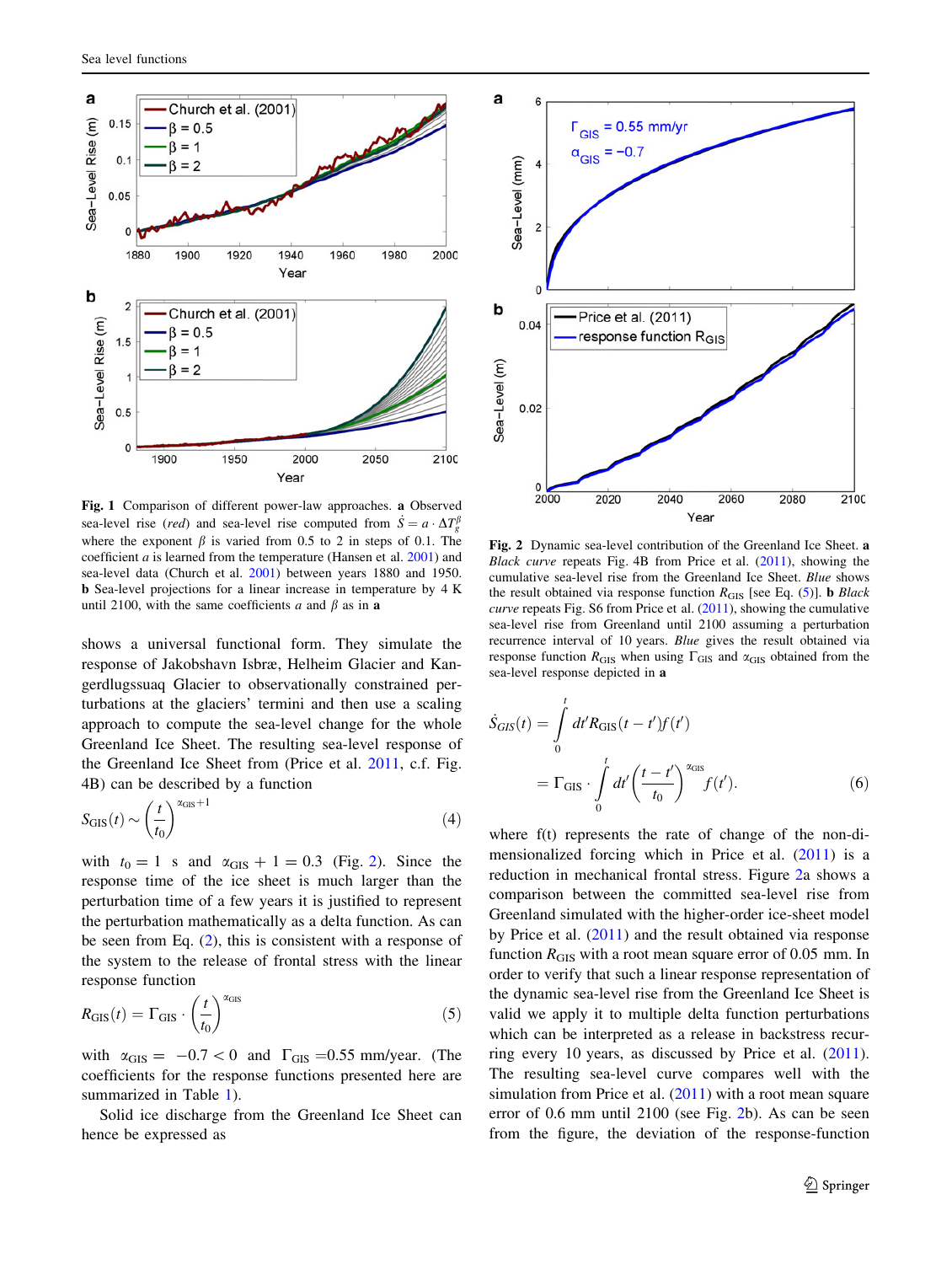<span id="page-3-0"></span>Table 1 Coefficients for the response functions  $R<sub>GIS</sub>$ ,  $R<sub>AIS</sub>$  and  $R<sub>TE</sub>$ 

| Component                                                      |                   |        |
|----------------------------------------------------------------|-------------------|--------|
| Greenland Ice Sheet: ice discharge from frontal stress release | $0.55$ mm/year    | $-0.7$ |
| Antarctic Ice Sheet: ice discharge from surface warming        | $0.05$ mm/year/K  | 0.1    |
| Thermal expansion                                              | $0.013$ mm/year/K | $-0.7$ |

result from the model result grows with time which is consistent with the linear approach chosen here.

Price et al.  $(2011)$  $(2011)$  stress that their estimate is minimal in the sense that their study does not account for changes in surface mass balance or possible future dynamical changes. Under the assumption that the dynamic response to a release in frontal stress will qualitatively stay the same in the future, the authors give 45 mm as an upper bound for dynamic sea-level rise from the Greenland Ice Sheet within the twenty first century, resulting from a release in frontal stress occurring every 10 years. Under the same assumption, we can use  $R<sub>GIS</sub>$  to project the sea-level response of the Greenland Ice Sheet to higher perturbation frequencies, which can be interpreted as a result of a change in ocean dynamics, causing warm ocean waters to reach the glacier termini at shorter time-intervals. Figure 3 shows the dynamic sea-level change resulting from perturbations with a frequency of  $\tau \in \{1, 2, 3, 5, 10\}$  years, i.e.,

$$
\dot{S}_{GIS}(t) = \int_{0}^{t} dt' R_{GIS}(t - t') \sum_{n=1}^{\infty} \delta(t' - n\tau).
$$
 (7)

The maximal sea-level response obtained is 42 cm, for an annual incursion of warm ocean water. The sea-level change increases non-linearly with the perturbation frequency. It has to be noted that the upper limit for the dynamic sea-level contribution from Greenland is limited by the total amount of ice that is susceptible to changes in frontal stress under climate change which might be significantly smaller than the 42 cm obtained here.



Fig. 3 Sea-level contribution of the Greenland Ice Sheet obtained via response function  $R<sub>GIS</sub>$  for a perturbation frequency of 1 to 10 years

Price et al. ([2011\)](#page-9-0) compare their results to other published sea-level estimates for the cumulative sea-level rise from Greenland by 2100 (Meier et al. [2007](#page-9-0); Pfeffer et al. [2008](#page-9-0); Rahmstorf [2007](#page-9-0); Jevrejeva et al. [2010\)](#page-9-0). To this end, they downscale the sea-level contributions projected by these models in order to compute the part which is solely due to Greenland ice dynamics, as repeated in Table [2](#page-4-0). Overall, the minimum dynamic sea-level contribution of 6 mm from Price et al. ([2011\)](#page-9-0) lies within 2–26 % of the other studies. Table [2](#page-4-0) shows the twenty first century estimates based on the other studies (ranging from 23 to 240 mm) along with the deduced perturbation frequency which would have to be applied in the (Price et al. [2011](#page-9-0))-model to attain the same sea-level change by 2100. This translates into a required release in backstress every 2nd–20th year.

# 3 Antarctica—solid ice discharge through surface warming

Here we derive a linear response function for the solid ice discharge as computed with the Potsdam Parallel Ice Sheet Model PISM-PIK (Winkelmann et al. [2011\)](#page-9-0) under surface warming scenarios. PISM-PIK is a continental-scale icesheet model based on the Parallel Ice Sheet Model (PISM, Bueler and Brown [2009](#page-9-0)). For the model's performance under present-day boundary conditions confer Martin et al. [\(2011](#page-9-0)). The sea-level response of the Antarctic Ice Sheet to surface warming has been investigated in a 81-member ensemble of equilibrium states derived for present-day boundary conditions. The surface temperature was subjected to changes according to the Extended Concentration Pathway ECP-8.5 (Meinshausen et al. [2011\)](#page-9-0). The ECP-8.5 scenario is the extension of the Representative Concentration Pathway RCP-8.5 (Riahi et al. [2007](#page-9-0)) with overall rising greenhouse gas concentrations until 2500. Of the four ECPs, it leads to the strongest warming globally and results in an increase of Antarctic surface temperatures of about 11 K until 2500 depending on the climate sensitivity and the polar amplification. For details on the projections see Winkelmann et al. [\(2012](#page-9-0)). Each simulation starts from one of the 81 equilibrium states of the Antarctic Ice Sheet which all closely resemble present-day Antarctica with respect to their geometry but differ in the basal friction between ice and bedrock and in the ice softness. In order to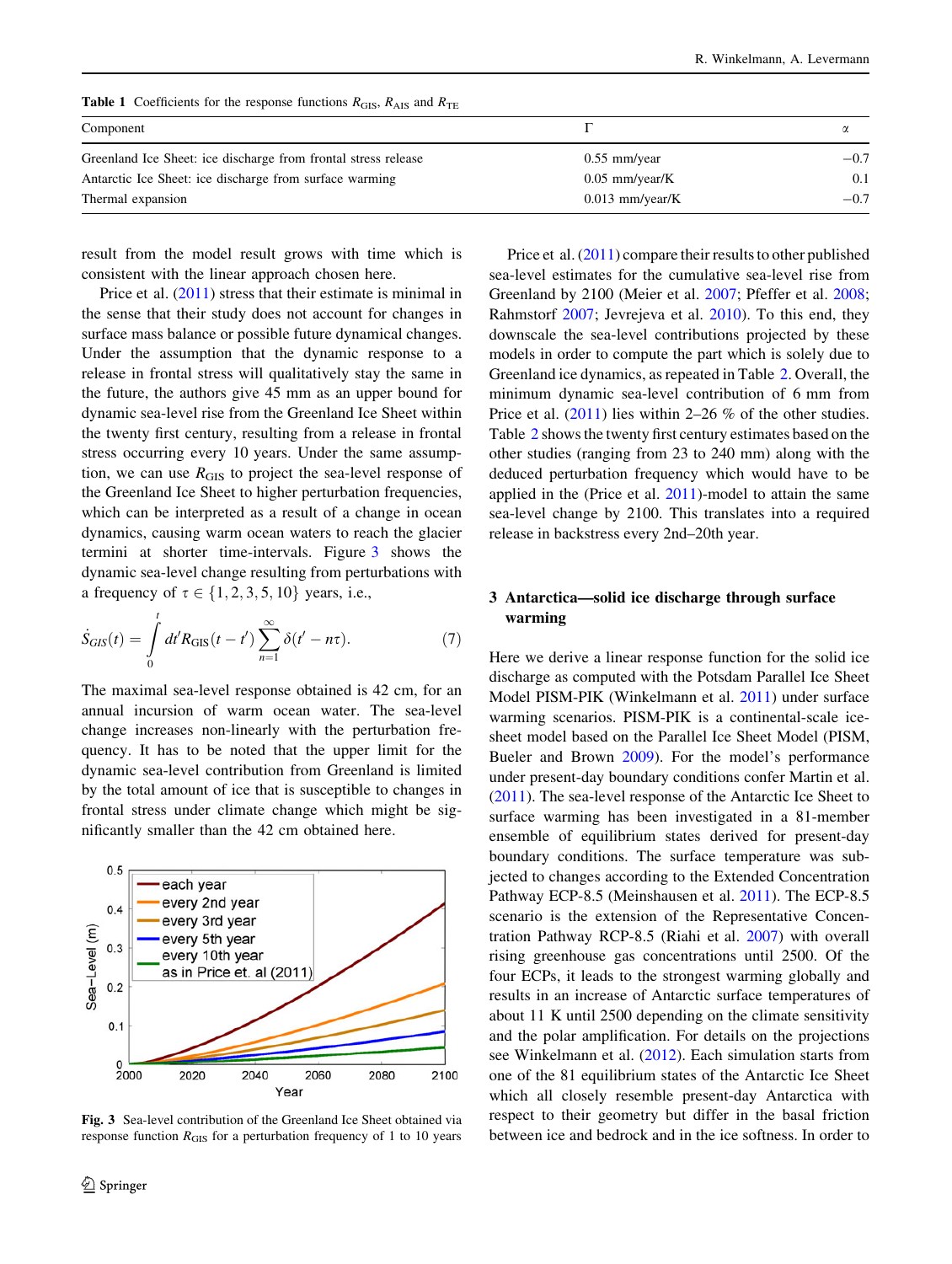| Study                     |                      | Dyn. SLR from GIS by $2100$ (mm) | Required frequency $\tau$ (years) |
|---------------------------|----------------------|----------------------------------|-----------------------------------|
| Meier et al. $(2007)$     | No acceleration      | 23                               | 20                                |
|                           | Acc. at current rate | 123                              | 3                                 |
| Rahmstorf (2007)          | Lower bound          | $45 - 68$                        | $6 - 10$                          |
|                           | Upper bound          | $127 - 191$                      | $2 - 3$                           |
| Pfeffer et al. $(2008)$   | Doubled flow rates   | 93                               | 5.                                |
| Jevrejeva et al. $(2010)$ | Lower bound          | $60 - 90$                        | $5 - 7$                           |
|                           | Upper bound          | $160 - 240$                      | $2 - 3$                           |
|                           |                      |                                  |                                   |

<span id="page-4-0"></span>Table 2 Dynamic sea-level rise from the Greenland Ice Sheet, as derived by Price et al. [\(2011](#page-9-0)) via a scaling-approach from the results by Meier et al. ([2007\)](#page-9-0), Pfeffer et al. ([2008\)](#page-9-0), Rahmstorf [\(2007](#page-9-0)) and Jevrejeva et al. ([2010\)](#page-9-0)

By means of response function  $R<sub>GIS</sub>$ , the corresponding perturbation frequency  $\tau$  is deduced



Fig. 4 Linear relation between sea-level rise and vertically-averaged temperature anomalies of the Antarctic Ice Sheet. a Sea-level rise shown against the vertically-averaged temperature anomaly for the ECP-8.5 scenario as modelled with PISM-PIK. b Comparison of cumulative sea-level rise modelled with PISM-PIK (black) and computed from the temperature via Eq. (9). Here, the coefficient  $\Gamma_{\text{AIS}}$ is found from the modelled sea-level rise and temperature until year 2000 (blue) and then used to predict the sea-level change until 2500 (red)

separate the dynamic effect of surface warming from other processes, surface melting, ocean warming and precipitation increase are not included in these simulations. The median of sea-level change due to surface warming reaches a maximum of 44 cm in 2500. Here we use this ensemble mean of the ECP-8.5 projections in order to derive the functional form of the corresponding response function (Fig. 4b).

The major influence of surface warming on the ice discharge is through softening of the ice. The propagation of the surface temperature changes into the ice body leads to its softening which increases the overall of ice flux across the grounding line. Consistently, we find a quasi-linear relation between the averaged temperature increase within the ice and the ice discharge rate (Fig. 4a). Based on this observation we assume that sea-level rise can be approximated to be proportional to the total amount of accumulated heat

$$
\dot{S}_{\rm AIS} \sim \int dt W, \tag{8}
$$

where  $W$  is the heat flux into the ice (or into the ocean, see Sect. [4](#page-6-0)), and can be expressed in terms of the depthaveraged temperature anomaly of the ice-sheet

$$
\dot{S}_{\text{AIS}}(t) = \tilde{\Gamma}_{\text{AIS}} \cdot \frac{1}{H} \int_{0}^{H} dz \Delta T(z, t) \equiv \tilde{\Gamma}_{\text{AIS}} \cdot \langle \Delta T \rangle_{z}, \tag{9}
$$

where  $H$  denotes the ice thickness. Figure 4b shows the projection of sea-level based on Eq. (9) with  $\Gamma_{\text{AIS}} =$ 0.28 mm/year/K in comparison to the simulation with PISM-PIK.

In order to relate the vertically-averaged temperature anomaly to the surface warming, we assume that the propagation of surface temperature changes  $\Delta T_s$  into the ice body is dominated by vertical diffusion. Thus the ice temperature change  $\Delta T(z, t)$  at depth z and time t is governed by

$$
\frac{\partial \Delta T(z,t)}{\partial t} = \kappa \frac{\partial^2 \Delta T(z,t)}{\partial z^2},\tag{10}
$$

with vertical diffusivity  $\kappa$  and the boundary condition

$$
\Delta T(H,t) = \Delta T_s(t). \tag{11}
$$

The solution of Eq.  $(10)$  in response to a step change of 1 K in surface temperature is given by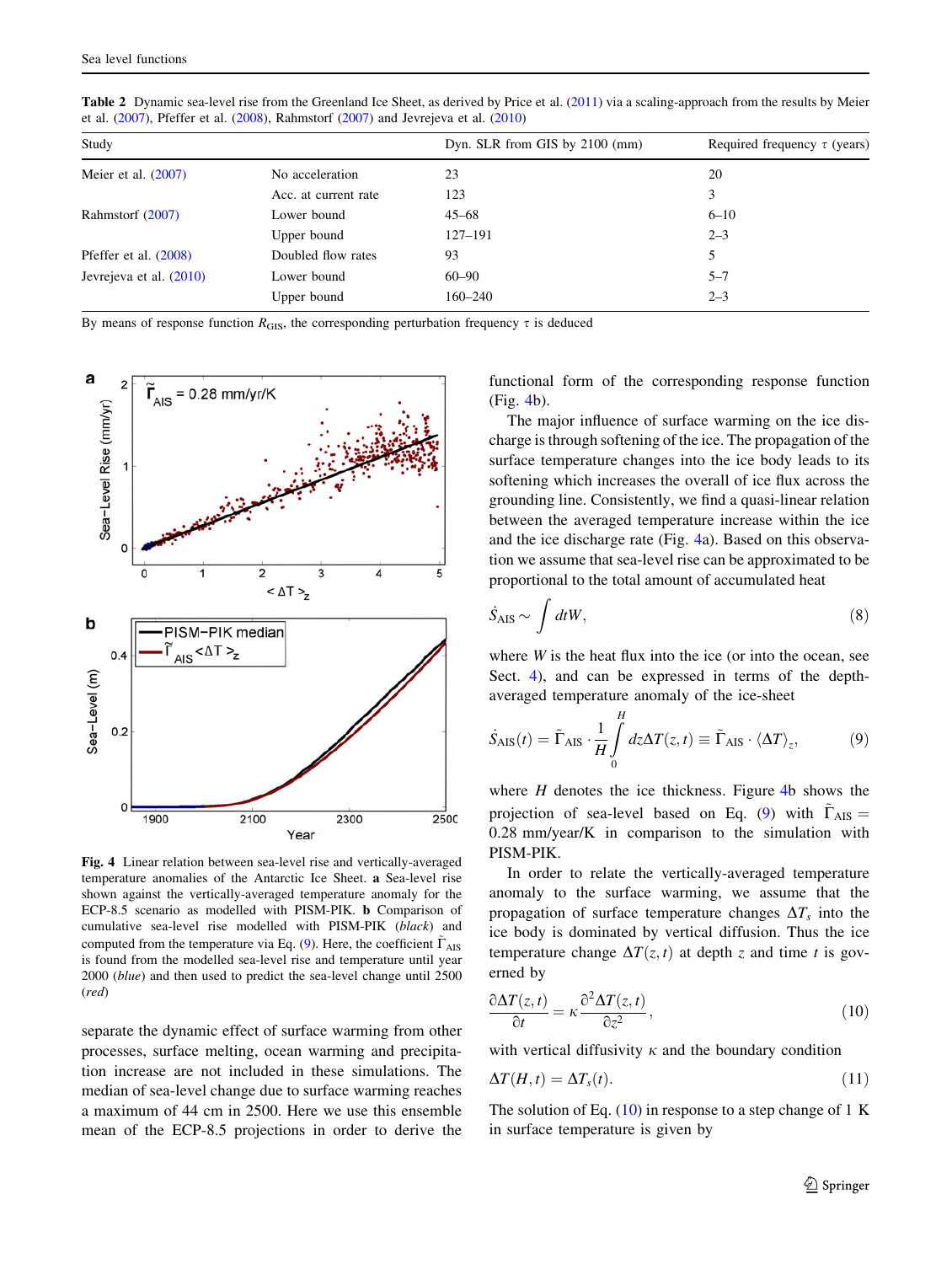<span id="page-5-0"></span>
$$
\Delta T_{\wedge}(z,t) = \text{erfc}\left(\frac{z}{2\sqrt{\kappa t}}\right),\tag{12}
$$

where erfc denotes the complementary error function, i.e. one minus error function [see for example (Marc̆elja [2010\)](#page-9-0)]. This is easily verified by insertion into Eq. [\(10](#page-4-0)). For a given temporal evolution  $\Delta T_s(t)$ , the ice temperature change  $\Delta T(z, t)$  can be derived by convolution with the step-change solution Eq. ([12\)](#page-4-0), i.e.,

$$
\Delta T(z,t) = \int\limits_0^t dt' \frac{d\Delta T_s(t')}{dt'} \cdot \Delta T_\wedge(z,t-t'). \tag{13}
$$

Using this solution in Eq.  $(9)$  $(9)$ , we find

$$
\dot{S}_{\text{AIS}}(t) = \tilde{\Gamma}_{\text{AIS}} \cdot \frac{1}{H} \int_{0}^{H} dz \int_{0}^{t} dt' \left( \frac{d\Delta T_{s}(t')}{dt'} \cdot \text{erfc}\left(\frac{z}{2\sqrt{\kappa(t-t')}}\right) \right)
$$
\n
$$
= \tilde{\Gamma}_{\text{AIS}} \cdot \frac{1}{H} \int_{0}^{t} dt' \left( \frac{d\Delta T_{s}(t')}{dt'} \cdot 2\sqrt{\kappa(t-t')} \int_{0}^{H} dz' \text{erfc}(z') \right)
$$
\n
$$
= \tilde{\Gamma}_{\text{AIS}} \cdot \frac{1}{H} \int_{0}^{t} dt' \frac{d\Delta T_{s}(t')}{dt'} \cdot 2\sqrt{\kappa(t-t')} \cdot c_{e}
$$
\n
$$
= \Gamma_{\text{AIS}} \cdot \int_{0}^{t} dt' \frac{d\Delta T_{s}(t')}{dt'} \cdot \sqrt{t-t'}, \tag{14}
$$

where we made use of the substitution  $z' = \frac{z}{2\sqrt{\kappa(t-t)}}$ . The constant  $c_e$  depends on the ice thickness, but assuming that the surface temperature changes do not reach the ice-sheet base, we can use the approximation  $\int_0^\infty dx \text{erfc}(x) = 1/\sqrt{\pi}$ .

We therefore propose the following response function  
\n
$$
R_{\text{AIS},1/2}(t) = \Gamma_{\text{AIS}} \cdot \sqrt{t},
$$
\n(15)

with constant  $\Gamma_{\text{AIS}}$ , to compute the sea-level contribution of Antarctica in response to surface warming.

The form of response function  $R_{\text{AIS},1/2}$  with positive exponent  $\alpha = 0.5$  implies that past variations in surface temperature dominate current sea-level rise. This means that, although the heat uptake of the ice-sheet decreases with time, sea-level keeps rising because the amount of heat already stored in the ice-sheet causes a decrease in viscosity which in turn enhances the ice flux. This relation must fail on longer time-scales where the Antarctic Ice Sheet loses part of the accumulated heat, so the applicability of response function  $R_{\text{AIS},1/2}$  is clearly limited. It is also important to note that  $R_{\text{AIS},1/2}$  can only be used for temperature projections in comparison to an equilibrium state of the Antarctic Ice Sheet, i.e.,  $\Delta T_s(0) = 0$ . We can test response function  $R_{\text{AIS},1/2}$  using the surface temperature changes from the ECP-8.5 scenario underlying in the



Fig. 5 Comparison of cumulative sea-level rise obtained via response function  $R_{\text{AIS},1/2}$  with learning periods until 2000 (*dashed* red line) and 2500 (solid red line) to the result from PISM-PIK (black line)

model simulations with PISM-PIK. The solid red line in Fig. 5 shows the sea-level projected via the response function in comparison to the median of the PISM-PIK simulations, with  $\Gamma_{\text{AIS}} = 0.008$  mm/year/K. The coefficient  $\Gamma_{\text{AIS}}$  is found by minimizing the error between the modelled sea-level rise and the projection via response function  $R_{\text{AIS},1/2}$  until year 2500. Although the sea-level curve derived via  $R_{\text{AIS},1/2}$ , based on the assumption that the heat-transport in the ice-sheet is solely governed by vertical diffusion, is close to the PISM-PIK median, we cannot find the appropriate coefficient  $\Gamma_{\text{AIS}}$  only based on the knowledge of past surface temperatures and sea-level rise data. This becomes evident when constricting the learning process until year 2000 (dashed line in Fig. 5).

However, the importance of taking past temperature changes into account becomes clear when we compare this approach to an instantaneous approach, where we assume that sea-level rise directly follows Antarctic surface warming

$$
\dot{S}_{\text{AIS},\delta}(t) = a_{\text{AIS}} \cdot \Delta T_s. \tag{16}
$$

Training this relation with the temperature and sea-level data until the year 2000, we find  $a_{\text{AIS}} = 0.06$  mm/year/K. While the instantaneous approach holds well within the twenty first century with a root mean square deviation of 0.17 mm (Fig. [6](#page-6-0)a), the projected sea-level differs from the model results with a root mean square of 62 mm until year 2500 (green curve in Fig. [6b](#page-6-0)). We therefore conclude that the history of surface temperature changes is of increasing importance for the future sea-level contribution of Antarctica. The results also suggest that the heat transport is not solely governed by downward diffusion but other processes such as temperature advection play a significant role. Motivated by the fact that the Antarctic sea-level contribution depends on past temperature changes, but the functional form of this dependence is a-priori not clear, we generalize the responsefunction approach, similar to the response function for solid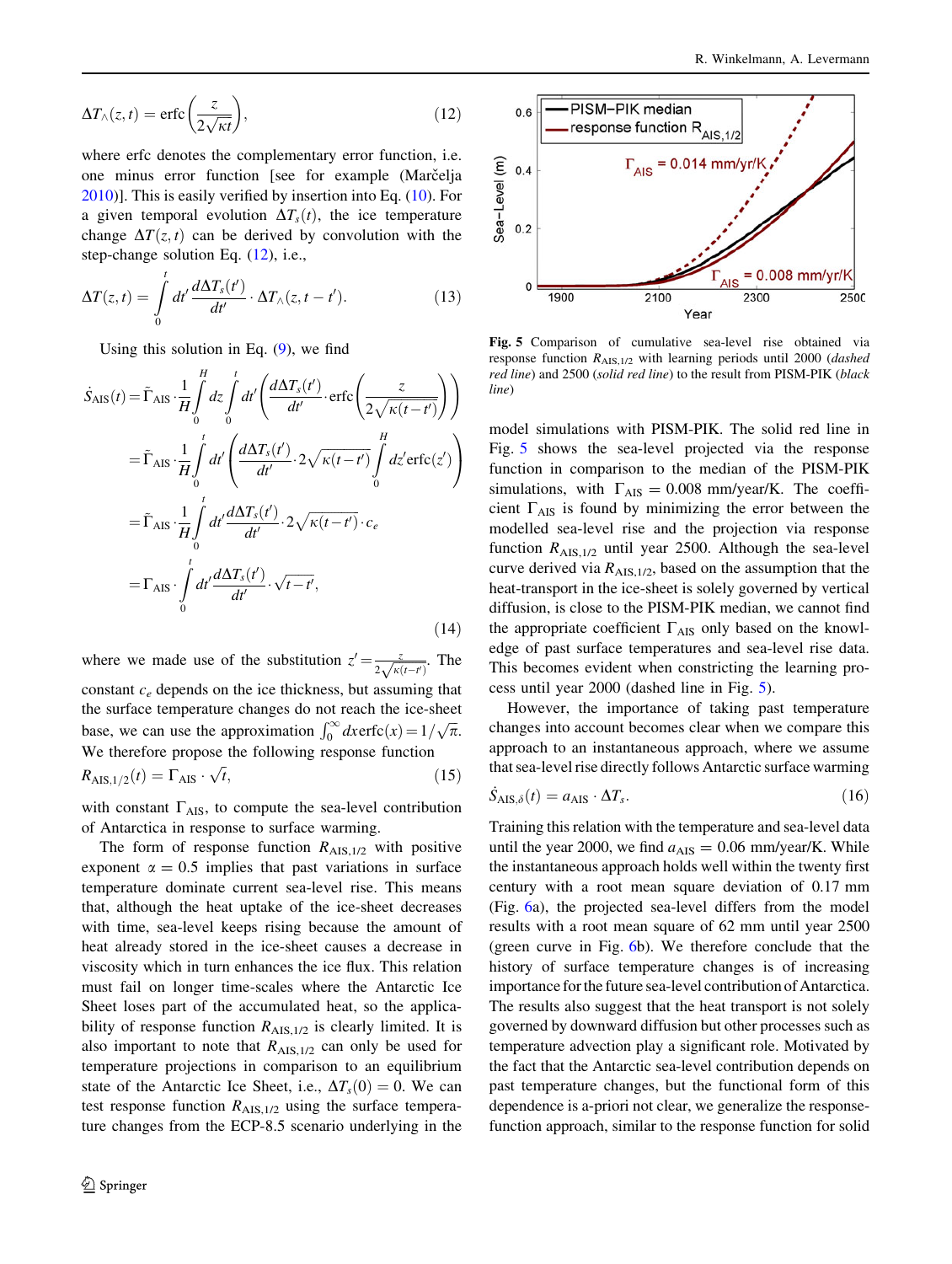<span id="page-6-0"></span>

Fig. 6 a Antarctic sea-level contribution within the twenty first century simulated with PISM-PIK and estimated assuming an instantaneous approach for the relation between sea-level rise and surface warming [Eq.  $(16)$ ]. The coefficient  $a_{\text{AIS}}$  is found from the temperature and sea-level data until year 2000 and used to project the future sea-level change. b Comparison of the instantaneous approach [green, see Eq.  $(16)$  $(16)$  $(16)$ ] and the generalized response function [red, see Eq. (17)] to the dynamic sea-level response of the Antarctic Ice Sheet to surface warming as modelled with PISM-PIK

ice discharge from the Greenland Ice Sheet given in Sect. [2,](#page-1-0) by allowing for other exponents  $\alpha_{\text{AIS}}$ 

$$
R_{\text{AIS}}(t) = \Gamma_{\text{AIS}} \cdot \left(\frac{t}{t_0}\right)^{\alpha_{\text{AIS}}}.\tag{17}
$$

with  $\alpha_{\text{AIS}} > 0$ . From the known temperature anomalies and sea-level rise for the time-period between 1850 and 2000, we find those parameters  $\Gamma_{\text{AIS}}$  and  $\alpha_{\text{AIS}}$  which maximize the correlation between the sea-level response computed via  $R_{\text{AIS}}$ and the modelled sea-level change, yielding  $\Gamma_{\text{AIS}} =$ 0.05 mm/year/K and  $\alpha_{\text{AIS}} = 0.1$ . Figure 6b shows the sealevel change until the year 2500, projected with the generalized response function  $R_{\text{AIS}}$  based on these parameters.

#### 4 Thermal expansion

In contrast to the ice loss from Antarctic surface warming, as described in the previous section, thermosteric sea-level rise is to first order proportional to the heat flux W into the ocean (e.g., Church et al. [2011\)](#page-9-0)

$$
\dot{S}_{\rm TE}(t) \sim W. \tag{18}
$$

When ocean heat uptake is dominated by vertical diffusion of surface temperature anomalies, we can make use of Eqs.  $(12)$  $(12)$  and  $(13)$  $(13)$  to compute the resulting change in sea-level from the amount of heat accumulated in the ocean:

$$
S_{\text{TE}}(t) = \tilde{\Gamma}_{\text{TE}} \int_{0}^{\infty} dz \int_{0}^{t} dt' \left( \frac{d\Delta T_s(t')}{dt'} \cdot \text{erfc}\left(\frac{z}{2\sqrt{\kappa(t-t')}}\right) \right)
$$
(19)

$$
= \tilde{\Gamma}_{\text{TE}} \cdot 2 \sqrt{\frac{\kappa}{\pi}} \cdot \int\limits_{0}^{t} dt' \frac{d\Delta T_s(t')}{dt'} \cdot \sqrt{t - t'}.
$$
 (20)

where  $\kappa$  denotes here the vertical eddy diffusivity. The resulting sea-level rise is then given by

$$
\dot{S}_{\rm TE}(t) = \tilde{\Gamma}_{\rm TE} \cdot \sqrt{\frac{\kappa}{\pi}} \int_{0}^{t} dt' \frac{d\Delta T_s(t')}{dt'} \cdot \frac{1}{\sqrt{t - t'}} \tag{21}
$$

(see also Allen et al. [2009,](#page-9-0) supplement). This can be understood as the response of thermosteric sea-level rise to changes in sea-surface temperature, governed by the response function

$$
R_{\text{TE},-1/2}(t) = \frac{\Gamma_{\text{TE}}}{\sqrt{t}}.\tag{22}
$$

Since thermosteric sea-level rise is directly proportional to the heat uptake, it is dominated by present changes in seasurface temperature and the influence of past changes is dampened which is reflected in the time-component introduced by the response function  $R_{TE,-1/2}$ . That is in contrast to  $R_{AIS}$  with a positive exponent  $\alpha_{AIS} > 0$  which emphasizes past temperature changes. As a first-order approximation it is therefore valid to understand sea-level rise as an immediate response to a change in sea-surface temperature. Rahmstorf ([2007\)](#page-9-0) showed that future thermosteric sea-level rise can be well-approximated within the twenty first century using an instantaneous approach, i.e.

$$
\dot{S}_{\text{TE},\delta}(t) = a_{\text{TE}} \cdot \Delta T_s \tag{23}
$$

where  $\Delta T_s$  is the difference in sea-surface temperature compared to pre-industrial levels. From model results for the A1F1 scenario with the coupled climate model CLIMBER-3a (Montoya et al. [2005](#page-9-0)), Rahmstorf ([2007\)](#page-9-0) found  $a_{\text{TE}} = 1.6$  mm/year/K. We confirm this result for different climate forcings given by the ECP scenarios using projections of sea-surface temperature and thermosteric sea-level rise conducted with CLIMBER- $3\alpha$  (Schewe et al. [2011](#page-9-0)). From the model results for years 1765–2000 of the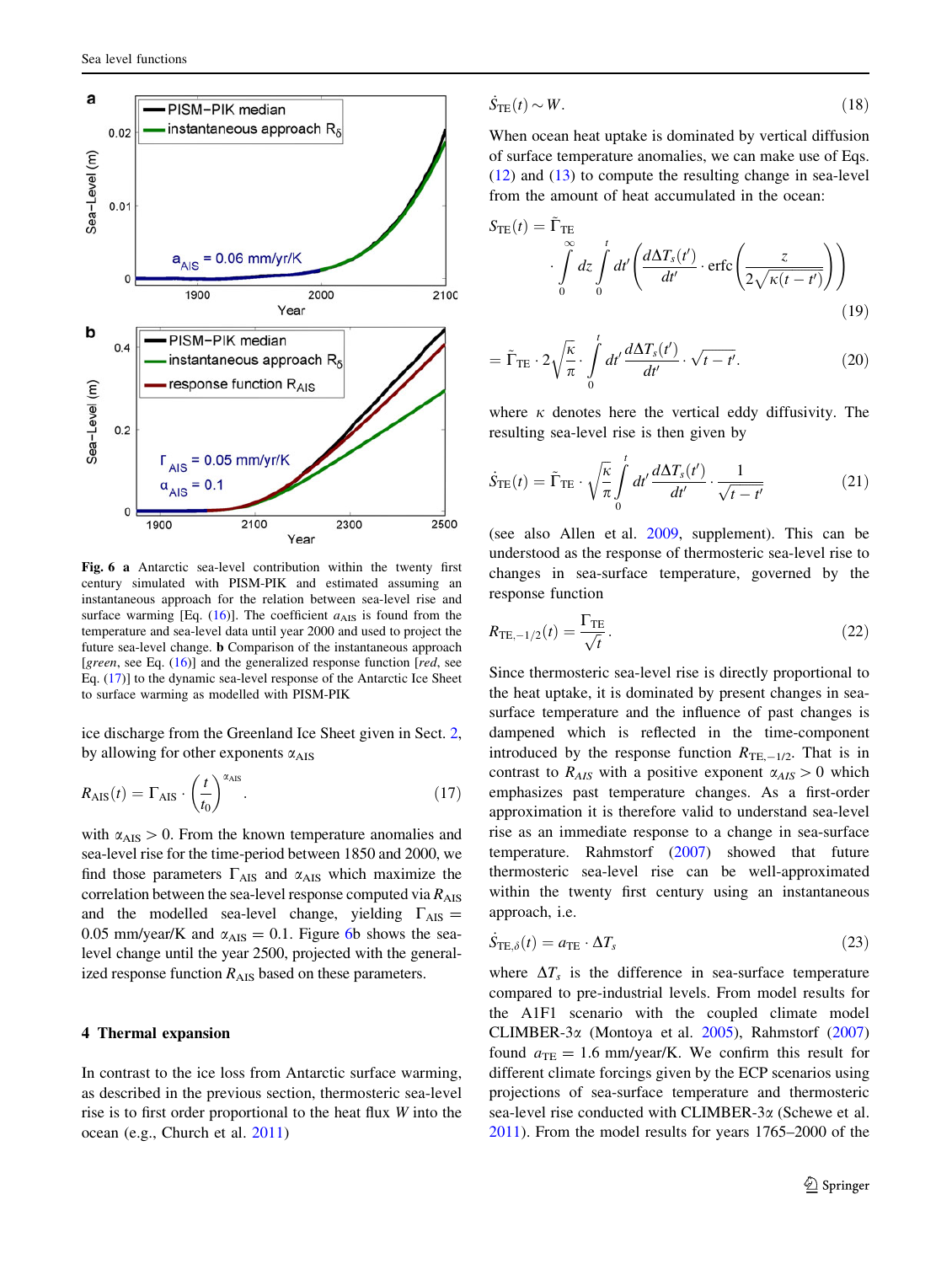<span id="page-7-0"></span>ECP-8.5 scenario, we find the coefficients  $a_{\text{TE}}$  for the instantaneous approach and  $\Gamma_{TE}$  for the response function  $R_{\text{TE},-1/2}$ . We then test these approaches by comparing the projected sea-level rise for the twenty first and twenty second centuries with the results obtained with CLIMBER-3a. Figure 7b shows the resulting change in sea-level in comparison to the modelled sea-level change from Schewe et al. ([2011\)](#page-9-0). Both approaches hold well until 2100 with root mean square errors of 20 mm for the instantaneous approach and 9.6 mm for the response function. Thereafter, the sea-level projections deviate more strongly from the CLIMBER-3a-result, suggesting that past temperature changes need to be taken into account on longer timescales, but this dependence may be of a different form. The results indicate that the assumption of a purely diffusive ocean, on which the response function  $R_{TE,-1/2}$  is based, only holds on relatively short time-scales and other processes such as convection, and the evolution of ocean currents need to be taken into account.

In a next step, we test the different approaches for the extended RCP-2.6 scenario (van Vuuren et al. [2006](#page-9-0), [2007](#page-9-0)). The ECP-2.6 scenario differs qualitatively from ECP-8.5 in that the radiative forcing reaches its maximum within the twenty first century and declines thereafter. The global mean temperature changes also peak in the 21st, slightly above 1.5 K. With the same coefficients  $\Gamma_{\text{TE}}$  and  $a_{\text{TE}}$  found for the ECP-8.5 scenario, we compute the sea-level response to the changes in surface temperature obtained for



Fig. 7 Thermosteric sea-level change for scenarios ECP-2.6 (a) and ECP-8.5 (b). Black curves repeat results from Schewe et al. [\(2011](#page-9-0), Fig. 6) as modelled with the coupled climate model CLIMBER- $3\alpha$ . The results obtained using the instantaneous approach  $R_{\delta}$  and response function  $R_{\text{TE},-1/2}$  [Eq. [\(22](#page-6-0))] are given in green and red, respectively

ECP-2.6 and compare the results with the thermosteric sealevel response from CLIMBER-3 $\alpha$ . Figure 7a shows that both approaches can in principle be used for projecting near-future sea-level changes to very different climate forcing. While both begin to fail after the twenty first century, the response function captures modelled deceleration more closely. Aiming at a generalized response function, we allow for different forms of time-dependence as we have done for the sea-level contributions of Greenland (Sect. [2](#page-1-0)) and Antarctica (Sect. [3](#page-3-0)):

$$
R_{\rm TE}(t) = \Gamma_{\rm TE} \cdot \left(\frac{t}{t_0}\right)^{\alpha_{\rm TE}}\tag{24}
$$

with  $\alpha_{\text{TE}} < 0$ . With this general response function, we test how much information on future sea-level rise is gained by extending the learning period: we assume we had knowledge about the surface temperature and sea-level evolution until year 2000, 2100 and 2200, only for scenario ECP-8.5. While this results in  $\Gamma_{\text{TE}} = 0.02$  mm/year/K and  $\alpha_{\text{TE}} =$ -0.9 for a learning period until year 2000, the approach yields  $\Gamma_{\text{TE}} = 0.01$  mm/year/K and  $\alpha_{\text{TE}} = -0.6$  when extending the learning period to the year 2100 and  $\Gamma_{\rm TE} = 0.013$  mm/year/K and  $\alpha_{\rm TE} = -0.7$  when extending the learning period to the year 2200. In each case, the



Fig. 8 Thermosteric sea-level change for scenarios ECP-2.6 (blue), ECP-4.5 (green), ECP-6.0 (yellow) and ECP-8.5 (red). Solid lines depict model results from Schewe et al. ([2011,](#page-9-0) Fig. 6). Dashed lines are estimates using response function  $R_{TE}$  [Eq. (24)]. The parameters  $\Gamma_{\text{TE}}$  and  $\alpha_{\text{TE}}$  are found from the sea-surface temperatures and sealevel rise until year 2000 (a), 2100 (b) and 2200 (c) of scenario ECP-8.5 and used to predict the sea-level changes until 2500 and for the other scenarios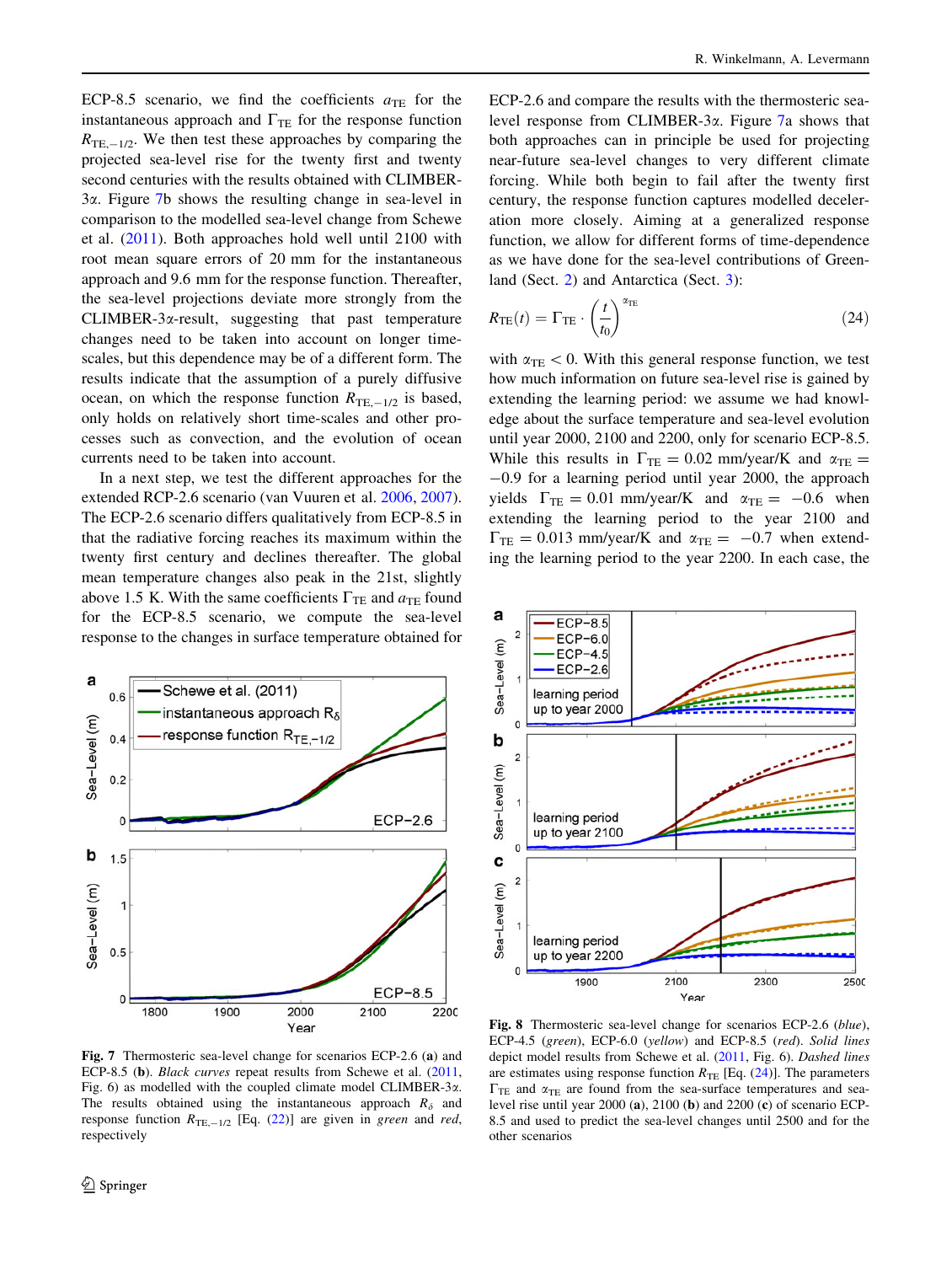exponent  $\alpha_{TE}$  is smaller than  $-0.5$ , suggesting that the assumption of a purely diffusive ocean is not entirely appropriate and faster processes such as downwelling, leading to a more immediate response of the ocean, cannot be neglected. From the values of  $\Gamma_{\text{TE}}$  and  $\alpha_{\text{TE}}$  obtained within the learning period for the ECP-8.5 scenario, we compute the expected sea-level change until the end of the twenty fifth century. The results are given in Fig. [8](#page-7-0) (dashed lines) in comparison to the modelled sea-level from CLIMBER-3 $\alpha$  (solid lines). While the average error of the response-function estimate until year 2500 is about 133 mm given only past sea-level information, it is reduced by an order of magnitude to about 14 mm when we presuppose sea-level data until 2200, independent of the choice of scenario for the learning process.

## 5 Conclusions and discussion

Linear response functions provide a useful method to estimate individual sea-level contributions, provided that the underlying dynamic mechanism does not undergo a qualitative change. We have found response functions capturing thermosteric sea-level rise as well as the dynamic sea-level contributions of Greenland (in response to a reduction in frontal stress) and Antarctica (in response to surface warming) on a centennial time-scale. Linear response functions as discussed in this paper can be understood as a generalization of an approach which assumes an instantaneous sea-level response to a change in forcing such that  $R = \delta$ . Examples for such a relation could be the precipitation changes on Greenland or Antarctica, following directly from atmospheric warming due to its enhanced moisture-carrying capacity.

The response functions for the three components of sealevel rise considered here introduce a time-component which accounts for the fact that past climate change will continue to influence sea-level rise in the future. They have a universal functional form

$$
R(t) = c \cdot \left(\frac{t}{t_0}\right)^{\alpha}.\tag{25}
$$

The time-dependence on the external forcing is determined by the coefficient  $\alpha$  and the sea-level contribution is then computed according to

$$
\dot{S}(t) = \int_{0}^{t} dt' R(t - t') f(t')
$$
\n(26)

with the corresponding forcing time series f(t) which is related to the global temperature perturbation. The exponent  $\alpha$  is found to be negative both for the dynamic sealevel contribution from Greenland and for the thermosteric

oceanic contribution, such that an influence of past climate changes on current sea-level rise exists but is dampened over time. For the dynamic sea-level contribution from Antarctica, however,  $\alpha$  is positive. This implies an inherent limitation of this particular response function  $R_{\text{AIS}}$  since it is based on the assumption that heat keeps being accumulated in the ice-sheet and past warming contributes to further softening of the ice. The response function must necessarily overestimate sea-level rise when heat is lost from the ice-body, which is however not significant for the time-periods considered here.

How can this approach be generalized? Global temperature changes and regional climate changes show a close linear relation in many of the comprehensive climate models of the last Assessment Report of the IPCC as shown by Frieler et al. [\(2011](#page-9-0)) for Greenland temperature and precipitation changes as well as for Antarctic surface and ocean temperature changes (Winkelmann et al. [2012\)](#page-9-0). The expression for the Antarctic sea-level contribution (Sect. [3\)](#page-3-0) can therefore easily be reformulated in terms of global mean temperature changes by introducing the scaling coefficient  $c_{\text{AIS}} = \Delta T_{s,\text{AIS}} / \Delta T_g$  where  $\Delta T_g$  denotes the global mean temperature change and  $\Delta T_{s, \text{AIS}}$  the surface warming averaged over Antarctica. For Greenland, Price et al. ([2011\)](#page-9-0) state that most of the dynamic sea-level response during the last decade was caused by intrusion of warm ocean waters. This regional warming can be due to an increase in global mean temperature. If it was translated into a reduction in frontal stress, a second coefficient  $c_{\text{GIS}}$ could be used to express the sea-level contribution of Greenland in terms of global warming. This would allow merging the response functions found for the individual components into a single response function

$$
R_g(t) = \Gamma_{\text{TE}} \cdot \left(\frac{t}{t_0}\right)^{\alpha_{\text{TE}}} + c_{\text{GIS}} \Gamma_{\text{GIS}} \cdot \left(\frac{t}{t_0}\right)^{\alpha_{\text{GIS}}} + c_{\text{AIS}} \Gamma_{\text{AIS}} \cdot \left(\frac{t}{t_0}\right)^{\alpha_{\text{AIS}}} + \dots
$$
\n
$$
(27)
$$

such that

$$
\dot{S}_g(t) = \int_0^t dt' \frac{\partial \Delta T_g(t')}{\partial t'} \cdot R_g\left(\frac{t-t'}{t_0}\right)
$$
\n(28)

estimates the global mean sea-level rise for a given global mean temperature anomaly. It needs to be noted that while we have restricted the response function formalism to linear response functions in this paper, some sea-level contributions cannot be approximated in this way. An example is the surface-elevation feedback which introduces strong non-linearities into the response of the Greenland Ice Sheet to surface warming (e.g., Ridley et al. [2010\)](#page-9-0).